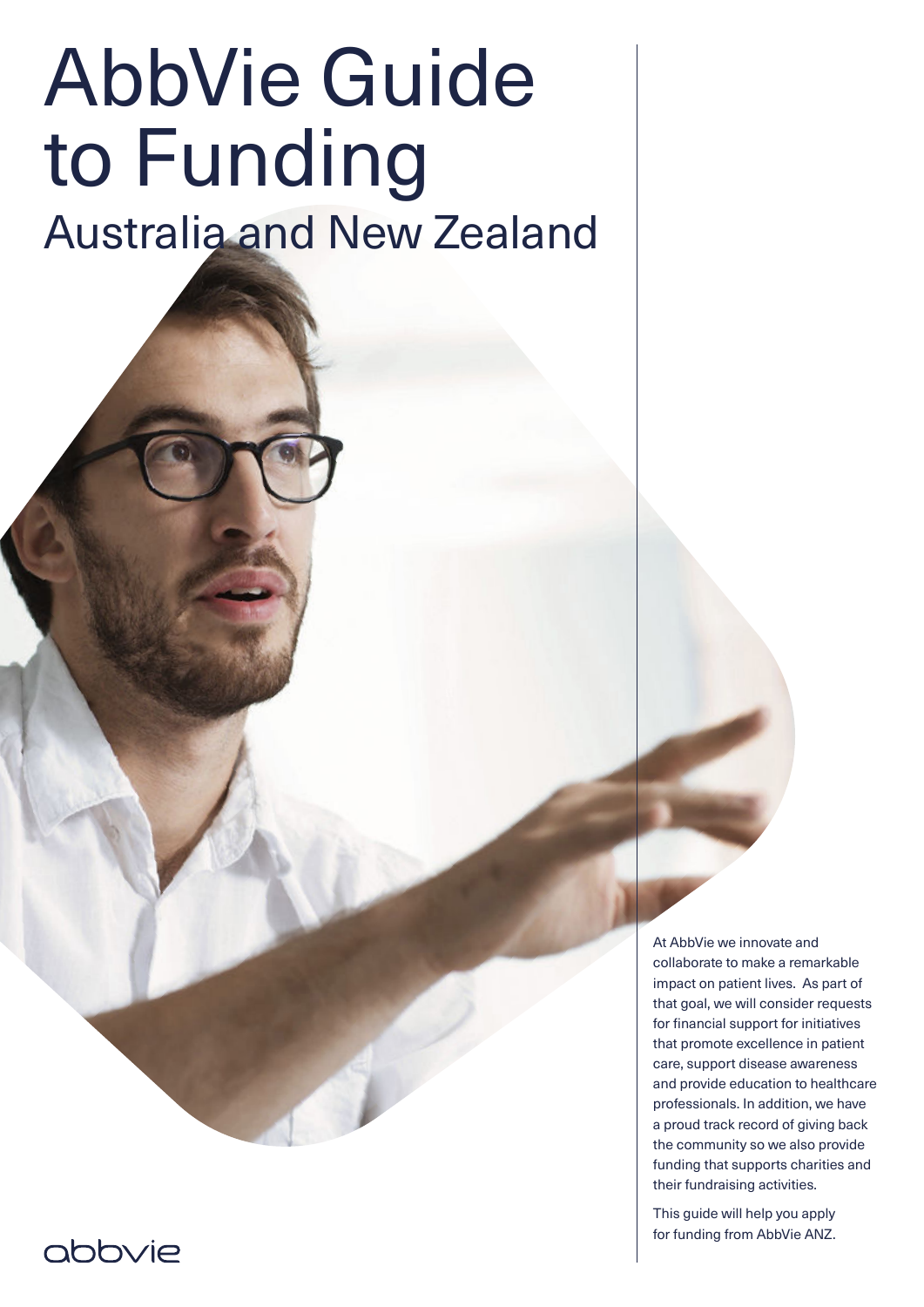# **AbbVie can an consider reasonable requests for financial support that include:**

- healthcare education events or initiatives such as conferences, symposia or one-off meetings
- disease awareness activities
- production of education materials including print and digital content
- fundraising activities
- donations to charities or not-for-profit organisations

Applications for support of medical research should be directed to the medical department, and follow a different application and approval pathway. For further information contact your AbbVie medical science liaison or medical manager and if unsure who that is, please contact AbbVie Medical Information. Email: [medinfoanz@abbvie.com](mailto:medinfoanz%40abbvie.com?subject=)

# **AbbVie will not fund requests for**:

(Please read carefully)

- sporting clubs
- profit making entities (all organisations must be not-for profit or charities)
- equipment that may be used for personal and professional reasons ie: mobile phone or laptops
- funding of start-up or operating costs of entities
- staff salaries and benefits
- healthcare professional honorariums or travel costs. Healthcare professionals must apply directly to AbbVie for support through the individual funding request process
- capital, infrastructure or operating expenses such as office equipment, furniture, or facilities modifications
- underwriting a commercial business or generating income for a practice or institution
- events that are lavish, or associated with sporting or recreational activities such as golf days, football matches or musical events
- expenses not directly associated with the approved funding request.

#### **Considerations for every request:**

- Funding is only provided to registered institutions, associations and organisations
- Invoices must be sent as soon as practicable after the agreement is signed. If invoices are not sent within one month of the agreement being signed the funding will be forfeited
- For all forms of funding requests, provision is subject to: available capacity, the request meeting the criteria; provision being permitted within applicable laws, AbbVie's policies and procedures and the Medicines Australia Code of Conduct and Medicines New Zealand Code of Practice
- Unfortunately we are not able to fund every request we receive and there is no guarantee your request will be successful
- Applications for funding are only considered at set times each year. Please go to [www.abbvie.com.au/partnerships/funding](https://www.abbvie.com.au/partnerships/funding-applications.html?trackingSelection=Yes)[applications.html](https://www.abbvie.com.au/partnerships/funding-applications.html?trackingSelection=Yes) for details.

#### **How to apply**

To apply for funding, please download the form from [www.abbvie.com.au/](https://www.abbvie.com.au/partnerships/funding-applications.html?trackingSelection=Yes) [partnerships/funding-applications.](https://www.abbvie.com.au/partnerships/funding-applications.html?trackingSelection=Yes) [html](https://www.abbvie.com.au/partnerships/funding-applications.html?trackingSelection=Yes), complete the form and submit it to: [HCOFundingApplicationANZ@Abbvie.com](mailto:HCOFundingApplicationANZ%40Abbvie.com?subject=)

If you have any supporting documentation you consider relevant to the application you may attach this to your email.

Funding can only be considered if the application form is completed in its entirety and submitted on or before the due date. If details are missing from your form, it will result in your application being rejected.

All requests are reviewed by the AbbVie Funding Review Committee and results will be communicated within two weeks of the meeting date of the committee.

The fund requester will be notified of the outcome and asked to enter into an Agreement if the request is approved. This Agreement will reflect the level of support that AbbVie will provide and the terms of support.

Once approved the funding requester may also need to provide formal evidence at the conclusion of the project that the funding support was used for the purpose as set out in the Agreement.

The dates of our funding request rounds are found on our website [www.abbvie.com.au/](https://www.abbvie.com.au/partnerships/funding-applications.html?trackingSelection=Yes) [partnerships/funding-applications.html](https://www.abbvie.com.au/partnerships/funding-applications.html?trackingSelection=Yes)

# **Please include in your application:**

- Your contact details and formal evidence of your organisation's registration (ie: screenshot of Australian Charities, Not for Profit Commission Register, Australian Business Register Look Up)
- Explanation of the scientific and clinical need for the program if relevant
- A detailed explanation of how the program or activity will address an identified need
- The expected outputs or results of your program or activity
- Duration, dates/times, agenda or program or activities
- Financial detail as to how the funding will be used ie: a budget breakdown.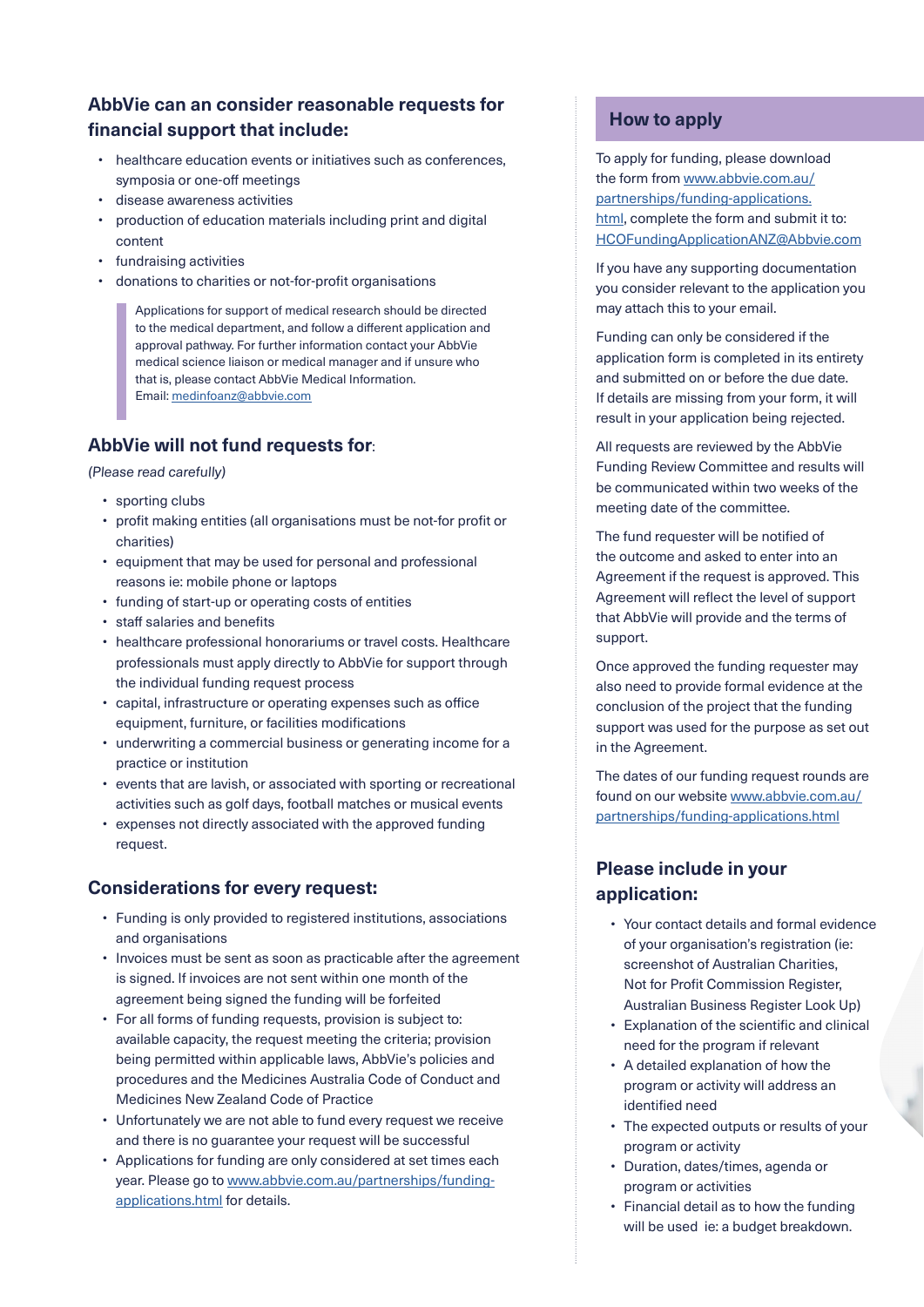### **Funding requests for individuals to attend an educational event**

Medical science evolves rapidly and we are pleased to offer support to healthcare professionals to continue their education to provide the best patient care possible.

Funding requests for healthcare professionals must be submitted at least 4 weeks prior (8 weeks prior for international events) to the educational event to allow for assessment, final approval and agreements to be signed.

#### **Important information:**

- We are not able to support funding where the event venue emphasises leisure or sporting facilities
- Funding of travel and accommodation is not permitted for ininstitution meetings such as grand rounds, journal clubs and multi-disciplinary meetings
- AbbVie will arrange the travel directly. We will not be able to reimburse you for any travel, accommodation or registration fees if you book outside of the AbbVie process
- We do not reimburse for incidental expenses associated with your event attendance
- We do not extend funding support to include guests, family members or companions.



#### **How to apply - individuals**

To apply for funding, please download the form from [www.abbvie.com.au/partnerships/](https://www.abbvie.com.au/partnerships/funding-applications.html?trackingSelection=Yes) [funding-applications.html](https://www.abbvie.com.au/partnerships/funding-applications.html?trackingSelection=Yes) complete the form and submit it to: [ANZHCPfunding@abbvie.](mailto:ANZHCPfunding%40abbvie.com?subject=) [com](mailto:ANZHCPfunding%40abbvie.com?subject=)

**Funding can only be considered if the application form is completed in its entirety.**

**For educational events in Australia or New Zealand applications must be submitted at least 4 weeks prior to the event.** 

**For international events applications must be submitted at least 8 weeks prior to the event.**

Please review the guidelines to ensure the form is completed as incomplete documentation will mean the request is declined. All requests are independently reviewed and the fund requester will be notified of the outcome, and asked to enter into an Agreement if the request is approved.

#### **What you must include in your request:**

All requests for individual funding must be made through the application form available at [www.abbvie.com.au/partnerships/funding](https://www.abbvie.com.au/partnerships/funding-applications.html?trackingSelection=Yes)[applications.html](https://www.abbvie.com.au/partnerships/funding-applications.html?trackingSelection=Yes) and be submitted to [ANZHCPfunding@abbvie.com](mailto:ANZHCPfunding%40abbvie.com%20?subject=) 

You will be asked for your:

- Contact information
- How the educational event is directly related to your area of expertise
- How the educational event will benefit your ongoing education to help patients
- How you will share the knowledge gained with your peers
- The details of the event including location, timing, and registration fees.
- If you are requesting or have received funding to attend the event from another company
- The event agenda.